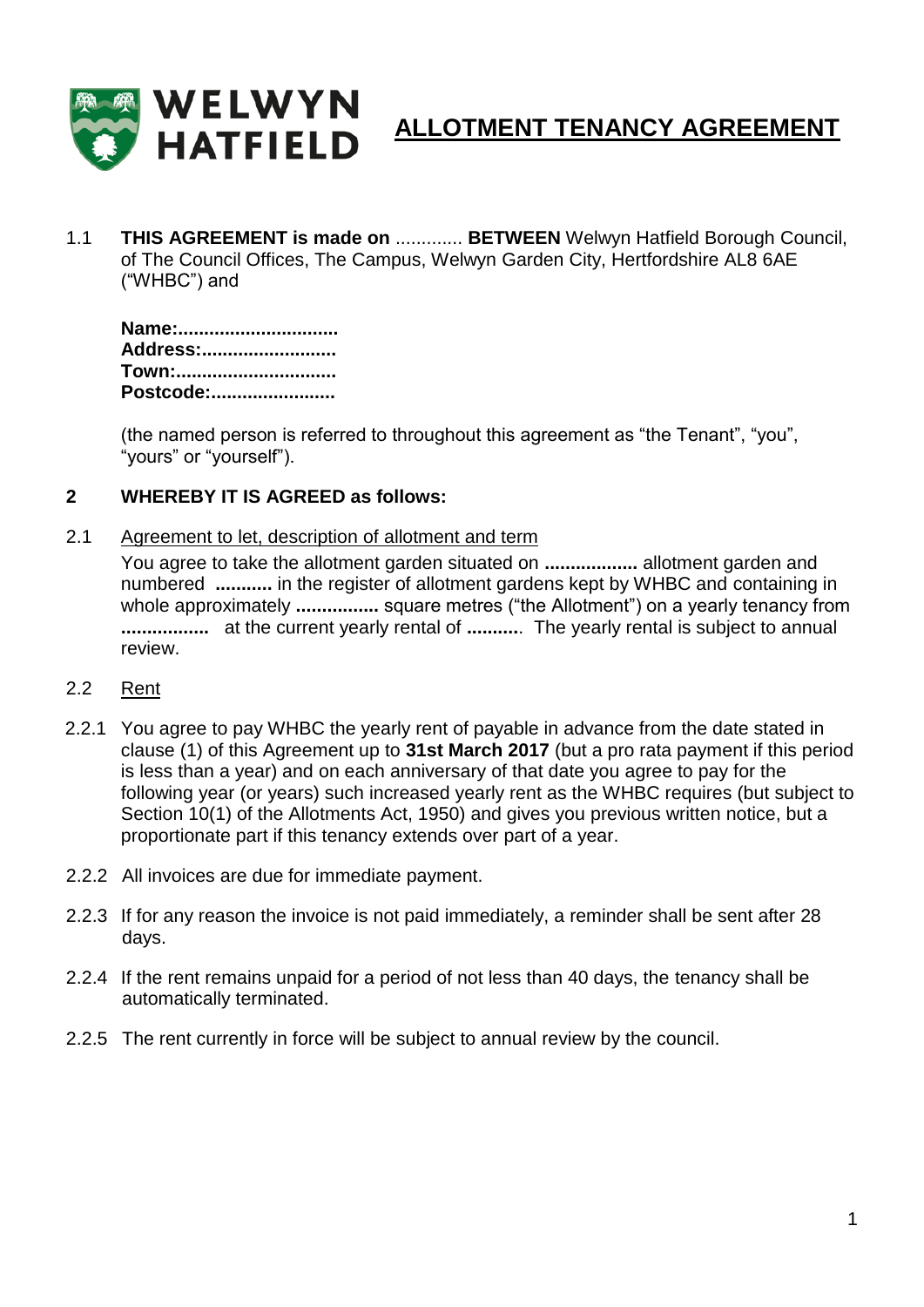## **3 Details of the tenancy**

 The tenancy is subject to the Allotment Acts 1908 and 1950 and also the following conditions. You agree with WHBC to observe and perform the conditions set out below;

## 3.1 Alienation

3.1.1 Tenant shall not sublet or assign or part with possession of any part of the allotment plot. Should the plot become too large to manage easily arrangements can be made to sub divide the plot and sign a new lease. It must be noted here that sharing an allotment with someone else does not confer any rights to that person, the tenancy remains with you and on its surrender is offered to the next person on the waiting list.

## 3.2 Use and conduct.

- 3.2.1 The tenant shall use the plot as an Allotment and Leisure Garden only, wholly and mainly for the production of vegetables, fruit or flower crops for consumption or enjoyment by the tenant and his/her family and for no other purpose and not for profit.
- 3.2.2 The tenant shall not enter onto any other plot at any time without the express permission that plot holder.
- 3.2.3 Any children that accompany the plot holder or any persons accompanying the plot holder may not at any time enter onto another plot without the express permission of that plot holder. The plot holder has full responsibility for the actions of children and others entering the site with his permission.
- 3.2.4 The tenant must not cause any nuisance or annoyance to other plot holders or neighbouring residents of the allotment site and must conduct themselves appropriately at all times.

## 3.3 Cultivation

- 3.3.1 The tenant shall keep the allotment reasonably free from weeds, properly cultivated and in a good state of fertility all year round. Properly cultivated means that all of the plot is being worked all year round. It can be noted here that bases for any permitted structures (glasshouses, sheds and poly tunnels), water butts and compost heaps must be sited within the plot boundary and these areas are exempt from this requirement to cultivate.
- 3.3.2 Within the first three months of the tenancy 25% of the plot must be under cultivation with crops. This is discretionary on the condition of the plot at the time of tenancy agreement and time of year the plot is let. After three months it must be seen that the plot is regularly tended to, and showing signs of progress . The remainder of the plot must be under cultivation with crops within twelve months.
- 3.3.3 The tenant must notify WHBC of any change in circumstance which might temporarily prevent cultivation of the plot such as prolonged holiday, accident or illness.

## 3.4 Allotment boundaries

- 3.4.1 The tenant shall keep all footpaths surrounding the plot in good condition, including mowing, weeding and keeping them free from obstructions.
- 3.4.2 The tenant shall keep shrubs, plants and structures away from fences of adjoining premises by at least 50cm.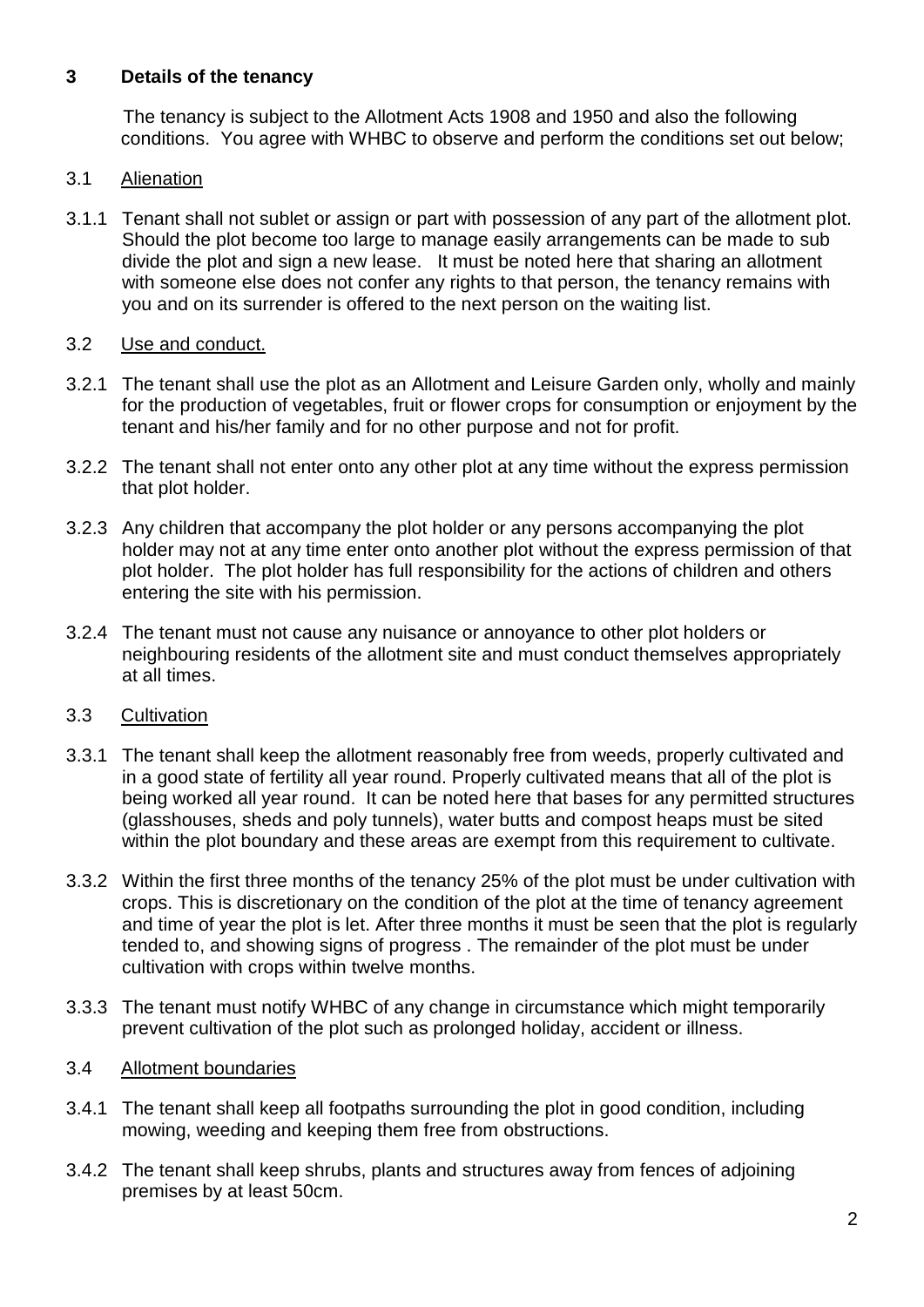- 3.4.3 The tenant shall maintain every hedge, tree, shrub or fruit bush that forms part of the allotment plot on a regular basis.
- 3.4.4 Tenants are to provide, fix and maintain in good condition in a conspicuous position on the front of their plot a small board bearing clearly the plot number of the allotment garden.
- 3.5 Green waste, bonfires and rubbish
- 3.5.1 Tenants shall compost all green waste on their plot in self-built or ready-made containers.
- 3.5.2 All refuse emanating from allotment cultivation that is not compostable must be disposed of offsite.
- 3.5.3 The allotment plot must be kept clean and tidy, which means that the plot must be kept free of rubbish, sheet plastic and old carpet, plastic bags, plants pots and other such containers that are no longer being used on the allotment.
- 3.5.4 The tenant must not deposit or allow other persons to deposit on the allotment garden any refuse or decaying matter (except manure and compost in such quantities as may be reasonably required for use in cultivation).
- 3.5.5 Bonfires may only be lit on the allotment garden with prior consent from WHBC and following the guidelines for domestic bonfires issued by Environmental Health, WHBC.
- 3.5.6 The tenant must not cut or prune any timber or other trees or take or sell or carry away any mineral or gravel or sand or earth or clay without first obtaining WHBC's written consent.
- 3.6 Environment
- 3.6.1 The tenant is to use their best endeavours to garden organically and encourage biodiversity. On those sites designated at Organic, such practices are mandatory.
- 3.6.2 The use of pesticides and insecticides must be kept to an absolute minimum and tenants must ensure that they are not left unattended at any time.
- 3.6.3 The use and storage of chemicals must be in compliance with the Control of Pesticides Regulation Act (amended 1997).
- 3.6.4 If using such pesticides and insecticides, the tenant must take all reasonable care to ensure that wildlife and adjoining plots hedges and trees and crops are not adversely affected
- 3.6.5 The tenant must respect all wildlife that inhabits the allotment and not to harm any species in any manner that is in violation to the Wildlife & Countryside Act 1981.
- 3.6.6 The tenant shall practice water conservation techniques including utilizing covered water butts attached to sheds and greenhouses and consider mulching as a water conservation practice. Hoses must not be attached to water troughs or grey water tanks provided on allotment sites.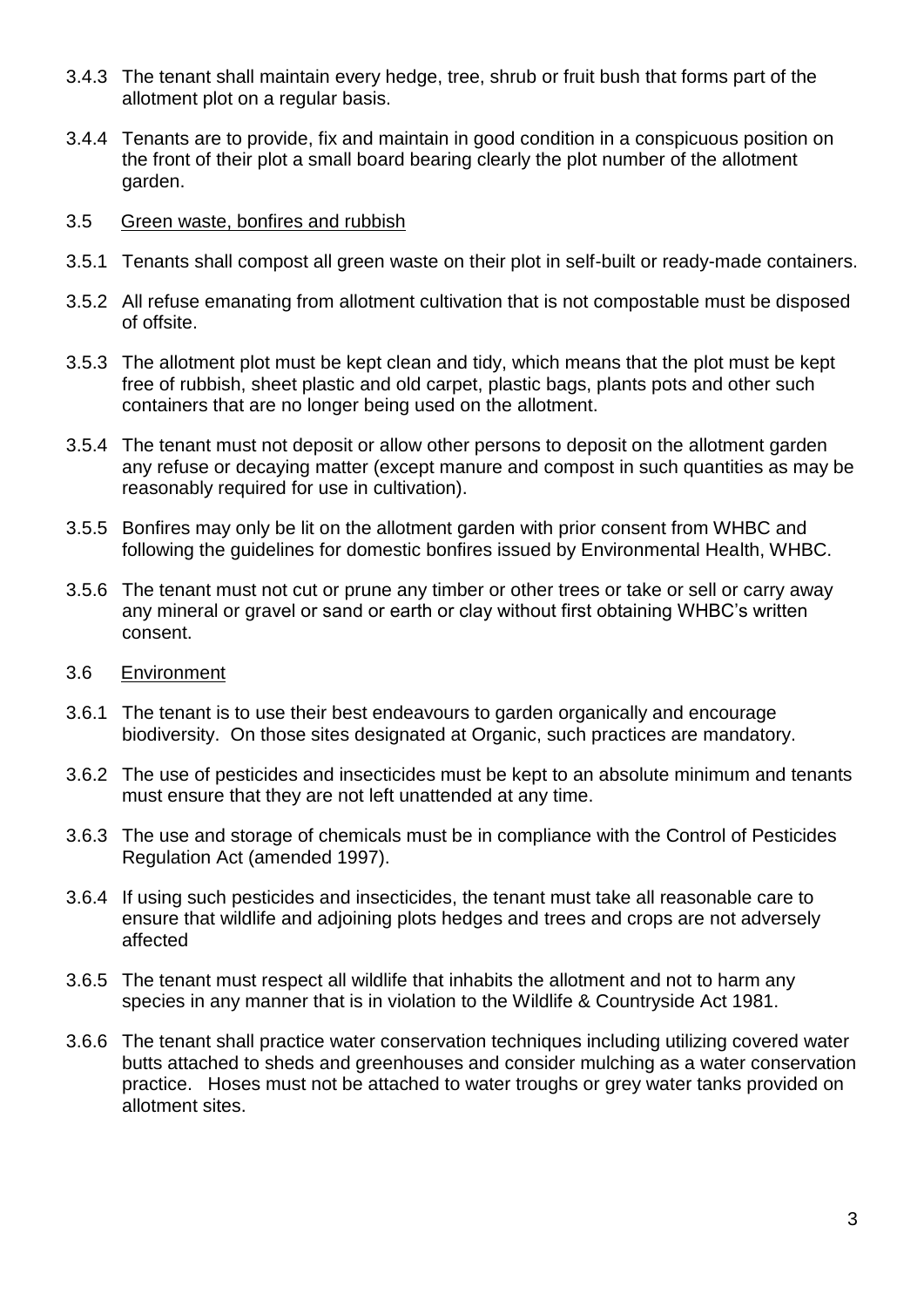### 3.7 Structures

- 3.7.1 Written consent from WHBC is required to erect or place anything on the allotment, including a shed, greenhouse and poly tunnel. Application forms are attached to this agreement.
- 3.7.2 Written consent from WHBC is required to plant any trees which must be on dwarf root stock. Application forms are attached to this agreement.
- 3.7.3 Permission will be granted, if all stipulations in the consent form are met, on the condition that the structures will be well maintained and that they do not interfere with neighbouring plot tenants or residential properties.
- 3.7.4 If the tenant is granted permission for a greenhouse or shed, a system of guttering must be placed on a greenhouse roof or shed roof so as to collect rainwater in one or more water butts.
- 3.7.5 WHBC can order the removal of any structure that has not been approved or is not well maintained.
- 3.7.6 The tenant must remove from the allotment garden any broken or vandalised items such as glass from greenhouses and cold frames.
- 3.7.7 Tenants must be aware that anything that is placed on the allotment is not covered against theft, vandalism or storm damage. The council is not liable for loss or damage to property. The tenant must not enclose the plot with any form of fencing or use barbed wire in any circumstance.
- 3.8 Livestock
- 3.8.1 Written consent is required from WHBC to keep hens or rabbits on an allotment. Application forms are attached to this agreement.
- 3.8.2 Consent will only be given provided that the livestock is not prejudicial to human health or animal welfare or a nuisance to surrounding plot holders or residents. Applications forms are attached to this agreement and stringent animal welfare conditions apply.
- 3.8.3 Minimum standards in WHBC guidelines for keeping hens and rabbits on Allotments with regards to housing, food, water, animal husbandry, health and welfare must be met.
- 3.9 Dogs
- 3.9.1 No animals are to be brought into any allotment garden, except for dogs on leads.
- 3.10 Adverts
- 3.10.1 Tenants shall not erect any notice or advertisement on the allotment, the fence or on the gates to allotment gardens
- 3.11 Cars

 No caravans or cars are permitted in allotment gardens with the exception of the Moneyhole Lane site, where tenants may drive onto the site and park if space is available at any one visit along the access track. Parking is not permitted on the plots themselves.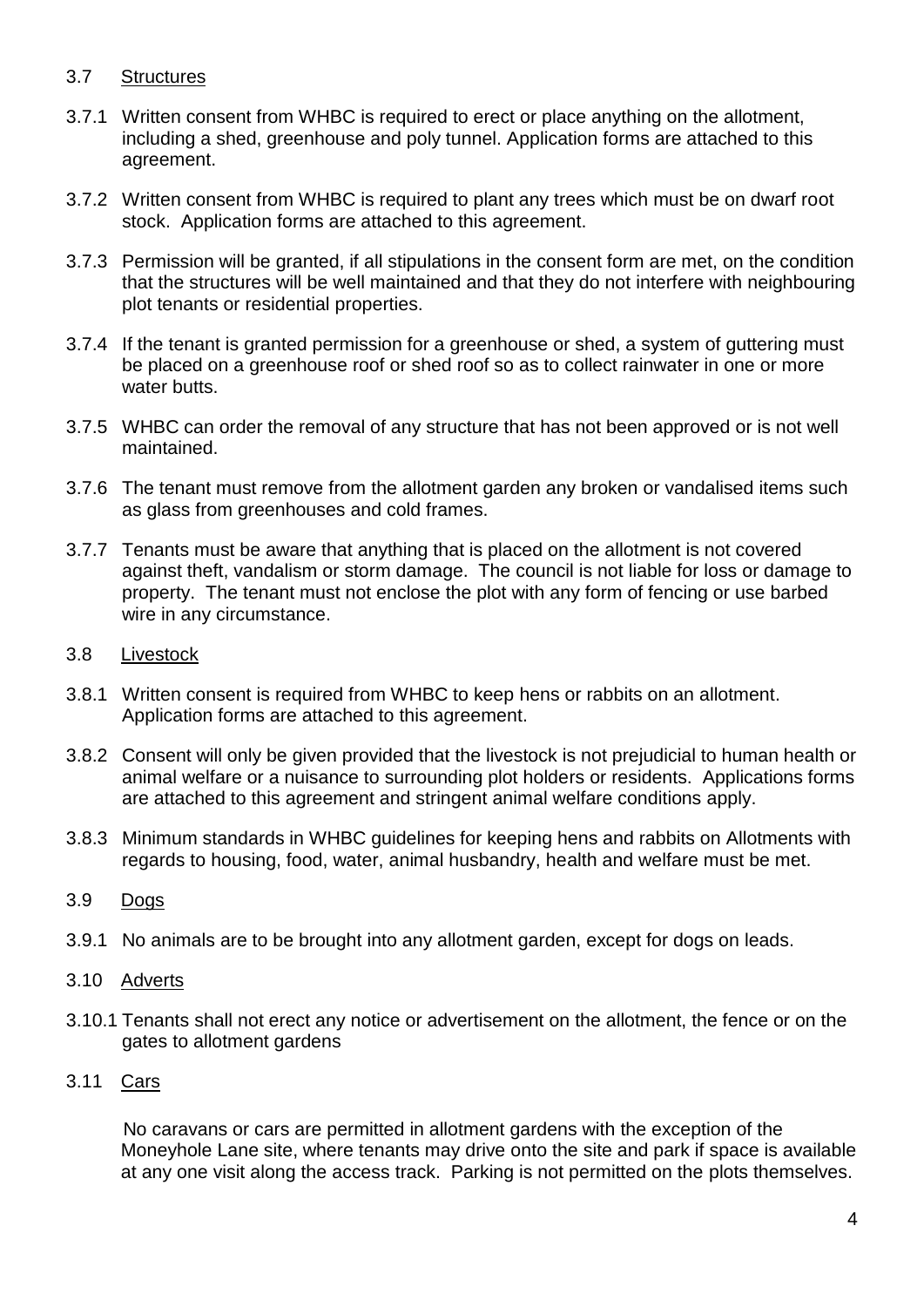## 3.12 Security

- 3.12.1 The tenant is responsible for keeping the entrance gate closed and locked after entering and leaving the allotment site.
- 3.12.2 The allotment key must be returned to the council at the end of the tenancy
- 3.12.3 WHBC has the right to refuse admittance to any person other than the tenant or member of their family, unless accompanied by the tenant or member of the family.
- 3.12.4 In the unfortunate cases of vandalism or thieving on the allotments WHBC cannot be liable
- 3.12.5 The tenant shall not cause a nuisance to other tenants, or neighbouring properties.

## 3.13 Tenants' circumstances

- 3.13.1 Prospective tenants must be residing in the borough to be offered a plot or in order to go on the waiting list for a plot to be offered.
- 3.13.2 In periods of high demand for allotments residents are only entitled to one plot per household. A period of high demand is when the number of people waiting for a plot on any one of the borough's sites is more than 25% of the total plots available across the borough.
- 3.13.3 The tenant must inform WHBC immediately of any change of address.
- 3.13.4 Any notice given by WHBC in respect of this agreement shall be sufficient if sent by post to the last known address of the tenant.
- 3.14 Disputes
- 3.14.1 Any dispute between yourself and another allotment holder or adjoining householder shall be referred to WHBC whose decision on the matter shall be final.

## **4 Enforcement of the tenancy.**

- 4.1 For the purposes of management and maintenance an officer of WHBC can at anytime enter the allotment garden to carry out plot inspections.
- 4.2 If this tenancy is breached the **28 Day Notice to Quit Enforcement Process** is started, "Enforcement Notice 1" is sent to the tenant through the post. This notice requires the tenant to contact WHBC to state their intention to continue with the plot and then remedy their breach of the tenancy within 14 days. WHBC will inspect the plot after 14 days to ensure that the breach is remedied. If within 14 days the tenant does not respond either by remedying the breach or contacting WHBC to discuss any extenuating circumstances, WHBC will send through the post an "Enforcement Notice 2" giving the tenant a further 14 days to remedy the breach of tenancy or advise of any extenuating circumstances. If, within the further 14 day period the tenant does not respond either by remedying the breach or contacting WHBC to discuss any extenuating circumstances, WHBC will automatically terminate the tenancy.